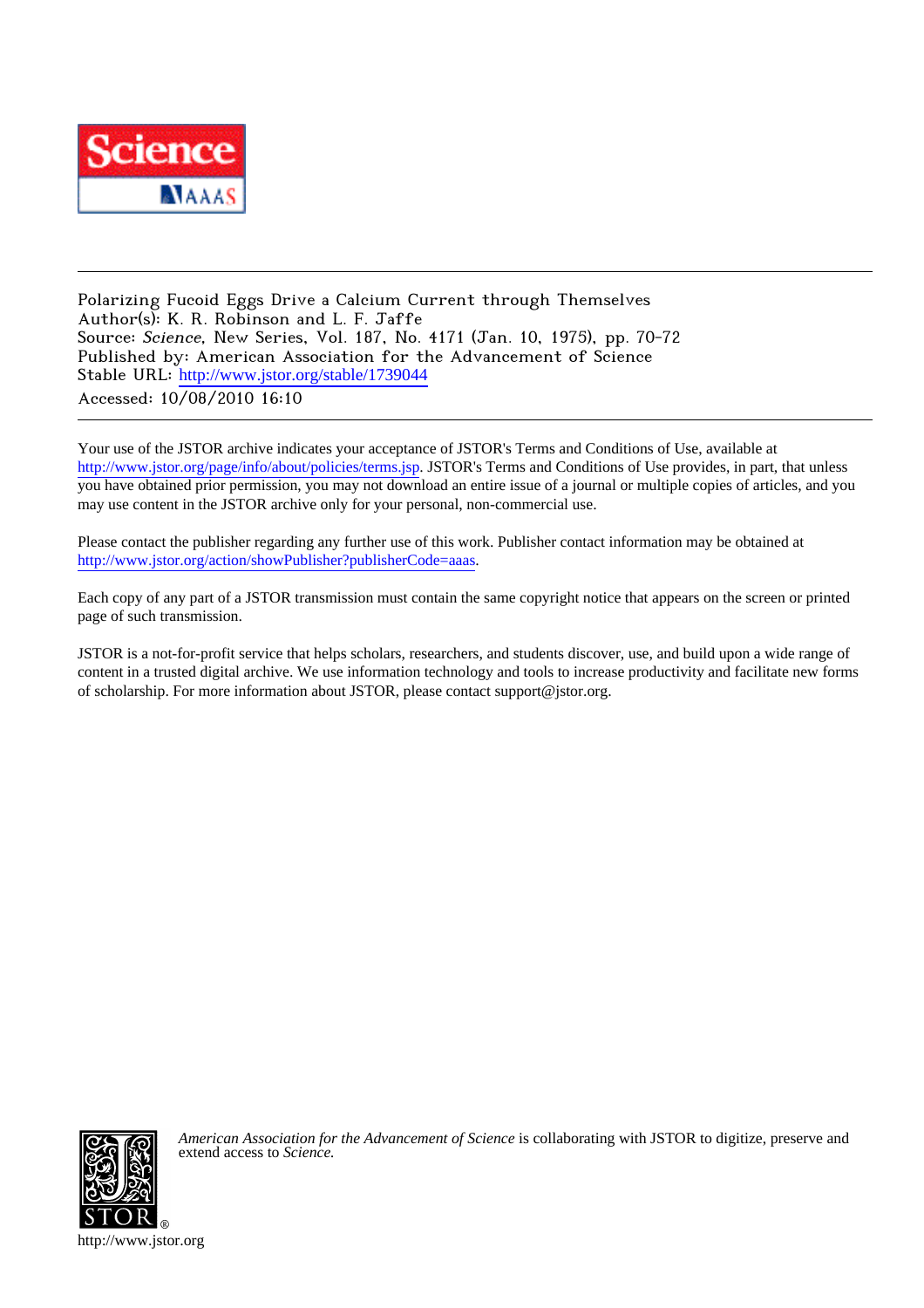**ing effects of deficient ganglioside synthesis during development emphasize their important role in the development of the central nervous system and visceral organs. To avoid confusion with the classical sphingolipidoses, which are caused by deficiencies in catabolic enzymes, we propose the name anabolic sphingolipidosis-type GM3 to describe this new disease. It will be interesting to see whether other severe diseases with similar clinical signs will fall into this potentially new class of anabolic sphingolipidoses.** 

### **PETER H. FISHMAN Developmental and Metabolic Neurology Branch, National Institute of Neurological Diseases and Stroke,**  Bethesda, Maryland 20014

**STEPHEN R. MAX Departments of Neurology and**  Pediatrics, University of Maryland **School of Medicine} Baltimore 21224 JOHN F. TALLMAN ROSCOE O. BRADY Developmental and Metabolic Neurology Branch, National Institute**  $of$  Neurological Diseases and Stroke **NOEL K. MACLAREN MARVIN CORNBLATH Departments of Neurology and Pediatrics, University of Maryland School of Medicine** 

#### **References and Notes**

- 1. R. O. Brady, Fed. Proc. 32, 1660 (1973).<br>2. J. S. O'Brien, S. Okada, M. W. Ho, D. L.<br>Fillerup, M. L. Veath, K. Adams, *ibid.* 30,<br>956 (1971); R. O. Brady and E. H. Kolodny,<br>Prog. Med. Genet. 18, 225 (1972); J. F. Tall-<br> **Sialic Acid, A. Rosenberg and C. L. Schen-grund, Eds. (Plenum, New York, in press). 3. The various gangliosides are identified ac-**
- 
- 
- cording to L. Svennerholm [J. Neurochem.<br>
10, 613 (1963)].<br>
4. S. Okada and J. S. O'Brien, Science 160,<br>
1002 (1968); J. F. Tallman, W. G. Johnson,<br>
R. O. Brady, J. Clin. Invest. 51, 2339 (1972).<br>
5. S. R. Max, N. K. Macla
- **phosphate; GalNAc, N-acetylgalactosamine; NAN, N-acetylneuraminic acid, also called sialic acid; CDH, ceramide lactoslde; CMP, cytidine monophosphate.**
- **7. S. R. Max, N. K. Maclaren, R. O. Brady, R. M. Bradley, M. B. Rennels, J. Tanaka, J. H. Garcia, M. Cornblath, N. Engl. J. Med. 291, 929 (1974).**
- **8. P. H. Fishman and J. F. Tallman, unpublished**  procedure.<br>9. J. F. Tal **9. J. F. Tallman and R. O. Brady, Biockim.**
- 
- Biophys. Acta 293, 434 (1973).<br>
10. P. H. Fishman, V. W. McFarland, P. T.<br>
Mora, R. O. Brady, Biochem. Biophys. Res.<br>
Commun. 48, 48 (1972).<br>
11. M. T. Vanier, M. Holm, R. Ohman, L.<br>
Svennerholm, J. Neurochem. 18, 581 (197
- **12. P. H. Fishman, unpublished observations.**
- **13. F. A. Cumar, R. O. Brady, E. H. Kolodny,** V. W. McFarland, P. T. Mora, *Proc. Natl. Acad. Sci. U.S.A.* **67**, 757 (1970).
- **14. H. Den, B.-A Sela, S. Roseman, L. Sachs, J. Biol. Chem 249, 659 (1974).**
- **15. Supported by the John A. Hartford Founda-tion and the Tay-Sachs Association of Maryland, Inc.**
- **4 May 1974; revised 23 August 1974**

## **Polarizing Fucoid Eggs Drive a Calcium Current**

## **through Themselves**

**Abstract. Calcium ions enter the prospective growth pole of polarizing Pelvetia eggs faster than the opposite pole and leave this antipode faster than the growth**  pole. The resultant calcium current is greatest when first measured at 6 hours after fertilization and decreases as the time of final commitment to growth in a **particular direction approaches.** 

**A unifying feature of the eggs of both plants and animals is the existence of a pattern which foreshadows the organization of the adult. The mechanisms by which these patterns are formed and maintained are not understood. The eggs of the marine brown alga Fucus and its close relative Pelvetis are convenient for studying this problem since they, unlike almost all other eggs, have no pattern at the time of fertilization. Some hours later they develop an axis, which is manifested by a bulging of the surface about 10 to 12 hours after fertilization. This growing region eventually becomes separated by a cell wall, and the cell thus formed gives rise to the rhizoid or holdfast of the adult plant while the other cell becomes the thallus. The direction in**  which the axis will form within the **egg can be controlled by a variety of external vectors, including unilateral light, which causes the rhizoid to appear on the shaded side.** 

**A clue to the mechanism that leads the fucoid egg from its initial unpolarized state to the grossly polarized** 



**Fig. 1. (a) Chamber of the type used for flux measurements. The nickel screen is positioned as a diaphragm between the upper and lower halves of the chamber. (b) Sketch of a cross-sectional view of two egg-filled screens. The eggs shown here have begun to grow, but the measurements reported in the text were done before growth began so areal corrections were unnecessary.** 

**embryo came with the discovery that these eggs drive an electrical current**  through themselves  $(1, 2)$ . It was sug**gested that the cytoplasmic field produced by the current might act electrophoretically to move charged entities to the growing region and thus be an essential link in the polarization process. However, the magnitude of the trans**cytoplasmic electric field strongly on which ions are carrying the **current (3). Ions such as calcium that tend to be strongly bound to cellular components would produce a much larger field than those that are not. We therefore wanted to know if a calcium current was a significant part of the total current through the fucoid egg.** 

**In order to answer this question, we developed a method for measuring the calcium ion fluxes across either half of the membrane of a developing Pelvetia egg. This was accomplished by using a 25-ym-thick nickel screen perforated with many closely spaced, round holes, each 75 ym in diameter (4). Each hole of such a screen was filled with an egg 90 ym in diameter (see cover photograph) and the egg-filled screen was then continuously exposed to 1000 foot**  candles ( $\sim$  11,000 lu/m<sup>2</sup>) of unilateral **white light. All of the rhizoids later formed on the screen's shaded side, away from the light. The fluxes of 45Ca2 +into (or out of ) the lighted and shaded sides of egg-bearing screens were compared to obtain the desired ratios of calcium fluxes into (or out of) the tentative rhlzoid and thallus ends of the eggs.** 

**All of the 25,000 holes in each screen were {illed with eggs by a simple**  procedure. The screen was placed as a **25-mm-wide diaphragm in a Plexiglas chamber filled with seawater (Fig. la). The holes are funnel-shaped, and each screen was placed with its funnels in**verted, that is, with its wide apertures **downward (Fig. lb). A suspension of recently fertilized Pelvetia eggs, obtained as described elsewhere (5), was injected into the lower part of the chamber and thus forced upward through the screen After every hole was plugged with an egg, the eggs were**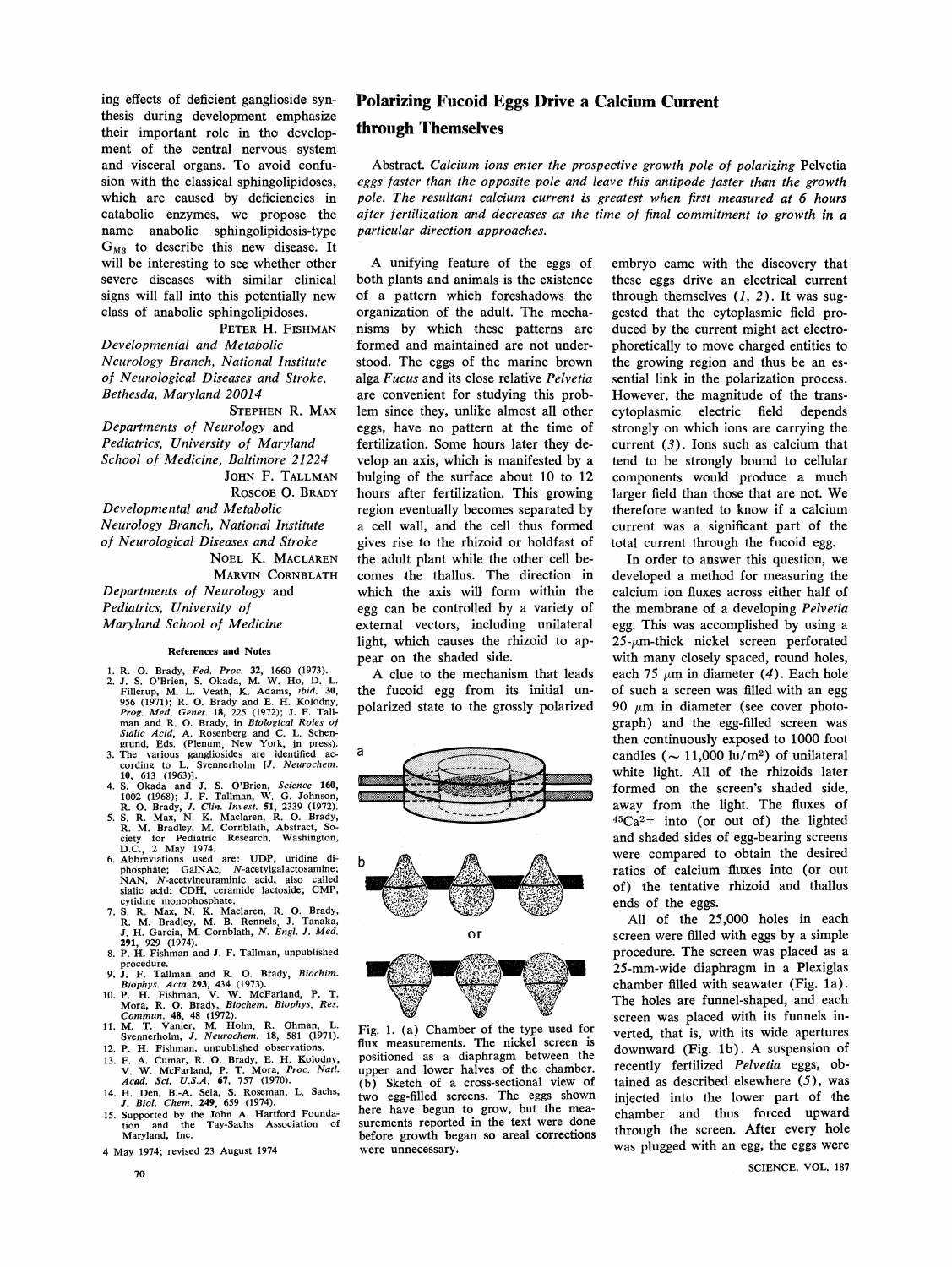

**Fig. 2. Calcium influx and efflux ratios in**  developing *Pelvetia* eggs. Each point is **the result of two simultaneous flux measurements on half-eggs made by using a pair of screens as shown in Fig. lb.** 

**kept in place by maintaining a slight**  upward flow of seawater through the **screen. By S or 6 hours after fertilization the eggs had secreted a glue that stuck them very tightly in the holes, so further flow became unnecessary**  (indeed, impossible) and the screen **was ready for flux measurements.** 

**To determine the asymmetry of calci**um influx during a given stage, sea**water containing 45Ca2 +was passed through the upper part of two chambers, and thus applied to the narrow**aperture sides of two egg-bearing **screens. However, one of these was illuminated from below throughout the experiment, so in it the tracer was ap**plied to the shaded, hence tentative rhizoid ends of the eggs; while the other was illuminated from above, so the **tracer was applied to the tentative thallus ends. The two chambers compared**  differed only in their illumination direction, so any difference in  $45Ca^{2+}$ uptake must have resulted from this **difference in illumination. As labeled**  seawater was passed through the upper, narrow-aperture compartments, **unlabeled seawater was passed through the lower compartments to wash away**  any tracer that diffused through the **screen (6). The concentration of tracer**  that appeared in this wash was always **less than 1 percent of that in the labeled side at the flow rates used (about S ml/min). After 30 minutes the 45Ca2 +was washed out, and the egg-bearing screens were removed from the chambers and washed for 15 minutes in order to remove the tracer from the cell walls. They were then dried**  and counted in a gas-flow planchet **counter. These exposure and washing** 

**times were chosen with consideration of exchange times for cytoplasmic and celI-wall calcium in whole eggs (7).** 

The asymmetry of calcium efflux **was determined in a simiIar way. At various stages, we forced unlabeled seawater past two oppositely iIIuminated egg-bearing screens that had been**  evenly preloaded with  $45Ca<sup>2+</sup>$  (6). We collected and counted the effluents (8) **from the upper, narrow-aperture faces**  of both screens and thus the  $45Ca^{2+}$ **emitted (during 30 minutes) by the tentative rhizoid ends of one population of eggs and the tentative thallus ends of another. Each screen was preloaded by at least 3 to 4 hours exposure to labeled seawater from both sides; each was washed for 15 minutes while trans**ferring it to a fresh chamber for efflu**ent collection.** 

**As mentioned earlier, Pelvetia eggs in the light begin to germinate about 10 to 12 hours after fertilization, and their axes of polarity are then irrevocably {ixed. Since the eggs become well enough stuck for experimentation by <sup>6</sup> hours after fertilization, it is on this time period-6 to 12 hours-that we**  focused our attention. It happens that **this largely spans the time period during which the eggs are maximally sensitive to light as an agent which can orient the axes (2). The upper curve in Fig. 2 shows the ratio of the amount of calcium that entered the tentative rhizoidal (shaded) poles of the eggs to the amount that entered the tentative thallus (lighted) poles. At 6 hours, five times as much entered the prospec**  tive rhizoid as the prospective thallus, and this ratio decreased as the time of commitment was approached, although **it remained greater than 1.** 

**The lower curve in Pig. 2 represents similar measurements of the efflux ratio. While the exact time course is not certain, it is clear that initially three times as much calcium left the prospective thallus as left the prospective rhizoid, and this ratio also approached but did not quite reach 1 by 12 hours.** 

**Taken together, these two curves establish that there is a substantial calcium current through the polarizing Pelvetia egg and that this current diminishes as the period of photosensitivity passes and germination begins.**  In these experiments, the eggs were **typically 50 percent germinated by 11 hours after fertilization. The polarity axis seems to become irreversibly determined 1 or 2 hours before visible germination in Pelveria (2). In absolute terms, the measured calcium cur-**



Fig. 3. Each point here was generated by adding the flux data from a pair of screens. The points shown are from one representative influx experiment (open circles) and one representative efflux ex**periment (closed circles),** 

**rent was 2 pa per egg at 6 hours and 0.4 pa at 10 hours. Comparison with**  electrical measurements of the total **current in Pelvetis (2) suggests that at 6 hours calcium ions may carry nearly all of the current but by 10 hours they carry only a smalI fraction of the totaI.**  While we do not know the identity of the current-carriers at the later stages, **our preliminary resuIts indicate that**   $s$  odium ions, chloride ions, and calcium ions may all be involved (9).

**We know that the inward movement of calcium is energeticaIIy downhiII (7)**  so the influx is presumed to be passive **while the efflux must be by way of a pump. Thus the caIcium current seems**  to be produced by both a concentra**tion (or activation) of leaks at one end of the ceII membrane and a concentra**tion (or activation) of pumps at the **other end. Furthermore, by adding instead of dividing the flux data, as in**  Fig. 3, we learned that both the total **calcium inRux eand the tatal calcium efflux remain sensibly constant over the period studied. Hence the mechanism which redistributes the surface con**centrations or activities of both calcium **pumps and caIcium Ieaks appears to conserve their totaI surface concentrations or activities. In view of this, it is tempting to make the simplest of in**terpretations, namely that the total num**ber of Ieak sites and the totaI number of pump sites stay fixed within the membrane and that they are simply redistributed within this membrane to produce the current.** 

**CaIcium currents have been found in at Ieast one other developing system. It has been shown that the isolated chick chorioaIlantoic membrane produces a caIcium current of about 1**   $\mu$ a/cm<sup>2</sup> under short-circuited condi**tions ( 10) . This compares with 0.03 ua/crn2 in the Pelvetia egg at 6 hours after fertiIization if one assumes a uniform current density in the interior of**  the cell. Incidentally, this chick epitheli**um is formally quite simiIar to our**